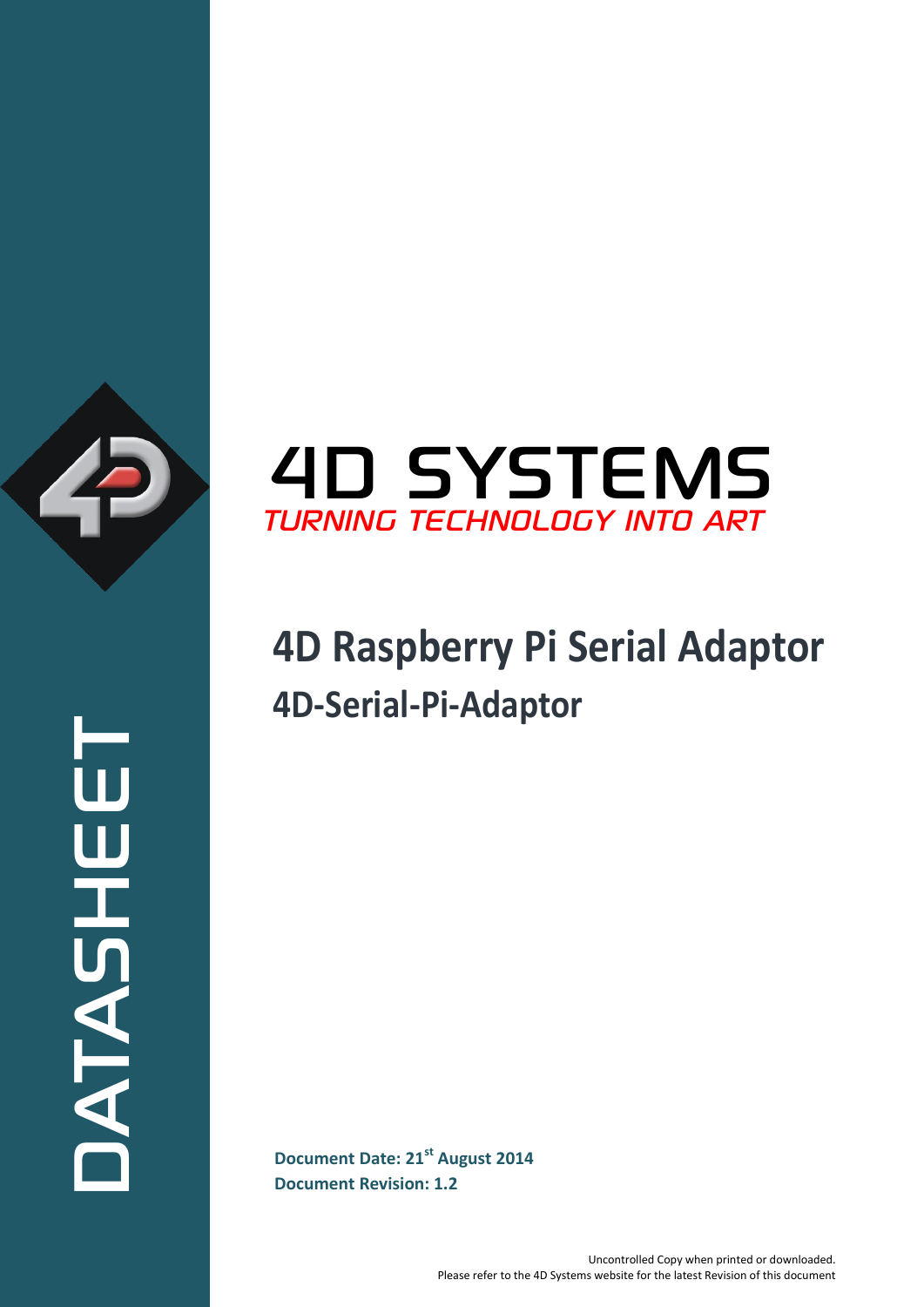## Contents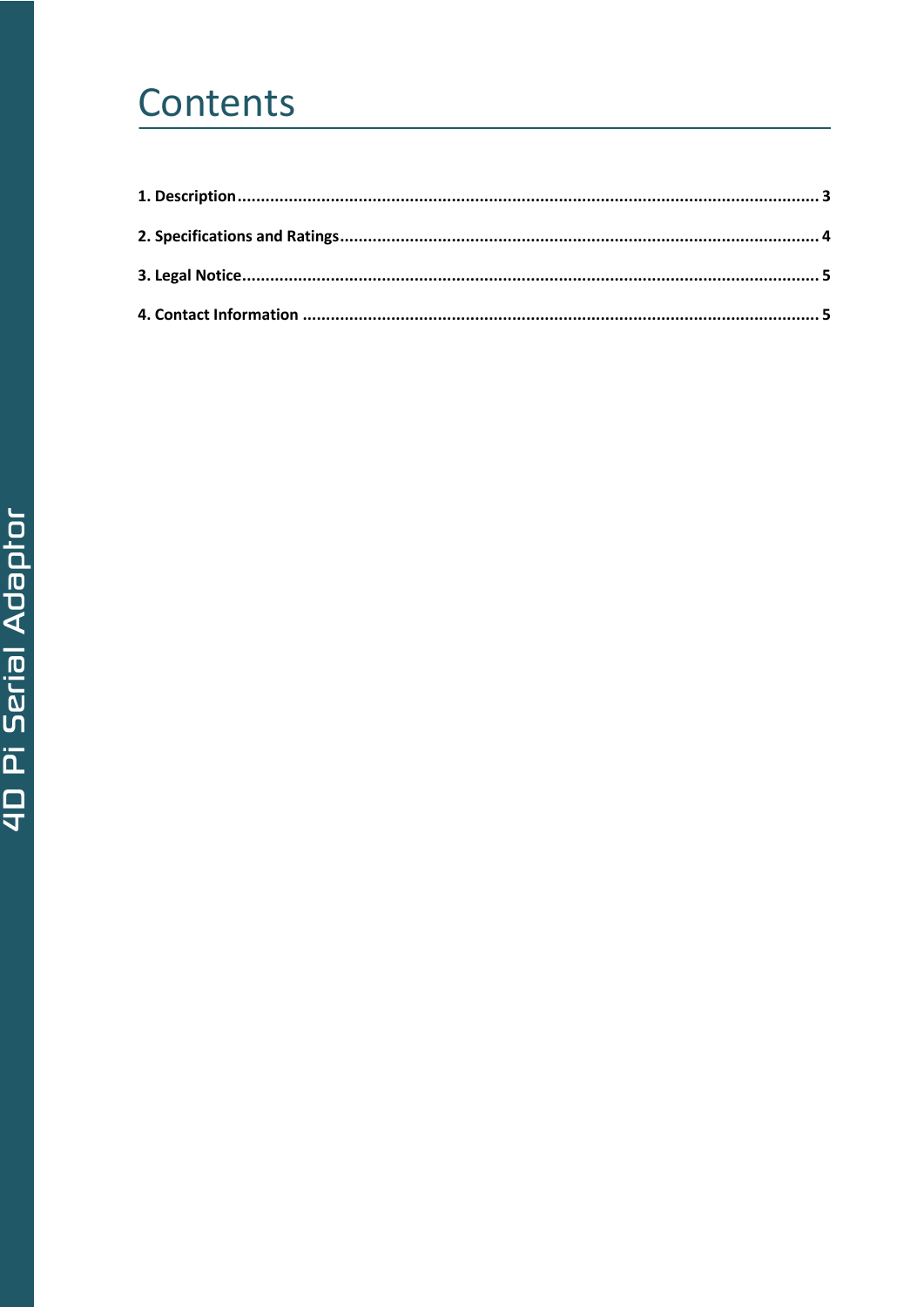### <span id="page-2-0"></span>**1. Description**

The 4D Pi Serial Adaptor (4D-Serial-Pi-Adaptor) is a simple Raspberry Pi\* adaptor designed to provide a convenient interface to attach 4D Systems display modules to the Raspberry Pi platform, without having to use jumper wires on the Raspberry Pi headers.

The 4D Pi Serial Adaptor is included in various 4D Systems -PI Module Packs, but can be purchased separately if a 4D Display Module is not required or is owned already.

Communication to the 4D Systems Display Modules is performed via the Raspberry Pi's serial port (RX and TX), and is provided to the user in a simple 5-pin interface, where a 5 way cable (included in the -PI Module Packs) can be attached between the adaptor and the Display Module.

Power for the display is supplied from the Raspberry Pi's 5V bus. No external power is required for the Display Module as all power is supplied from the Raspberry Pi, via the Adaptor. Please ensure the Raspberry Pi is powered with a suitably powered 5V power pack.

The 4D Serial Pi Adaptor is compatible with versions A, B and B+ Raspberry Pi's.

The 4D Serial Pi Adaptor is compatible with essentially all 4D Systems Intelligent Displays, primarily the following:

- uLCD-24PT
- uLCD-28PT
- uLCD-32PT
- $\bullet$  uOLED-96-G1/G2
- uOLED-128-G1/G2
- uOLED-160-G1/G2
- uLCD-144-G1/G2
- uLCD-43 (All versions)
- uLCD-24-PTU
- uLCD-28-PTU
- uLCD-32-PTU
- uLCD-32W-PTU
- uLCD-35DT
- uLCD-70DT
- 
- uLCD-220RD

The 4D Raspberry Pi Library is available to download from the 4D Systems website, [www.4dsystems.com.au](http://www.4dsystems.com.au/)

For information regarding the modules which connect to this 4D Pi Serial Adaptor, please refer to their product pages and Datasheets.



**4D Pi Serial Adaptor**



**4D Pi Serial Adaptor attached to a Raspberry Pi**



**4D Pi Display Module Pack (4D Pi Serial Adaptor is one part of this pack)**

**NOTE (\*):** Raspberry Pi remains the property of the Raspberry Pi Foundation. All references to the words 'Raspberry Pi' are Trademarks of the Raspberry Pi Foundation, and all references to 4D Systems modules/adaptors with the Raspberry Pi are based on compatibility with the Raspberry Pi Hardware, and do not indicate ownership of or to the Raspberry Pi in any way.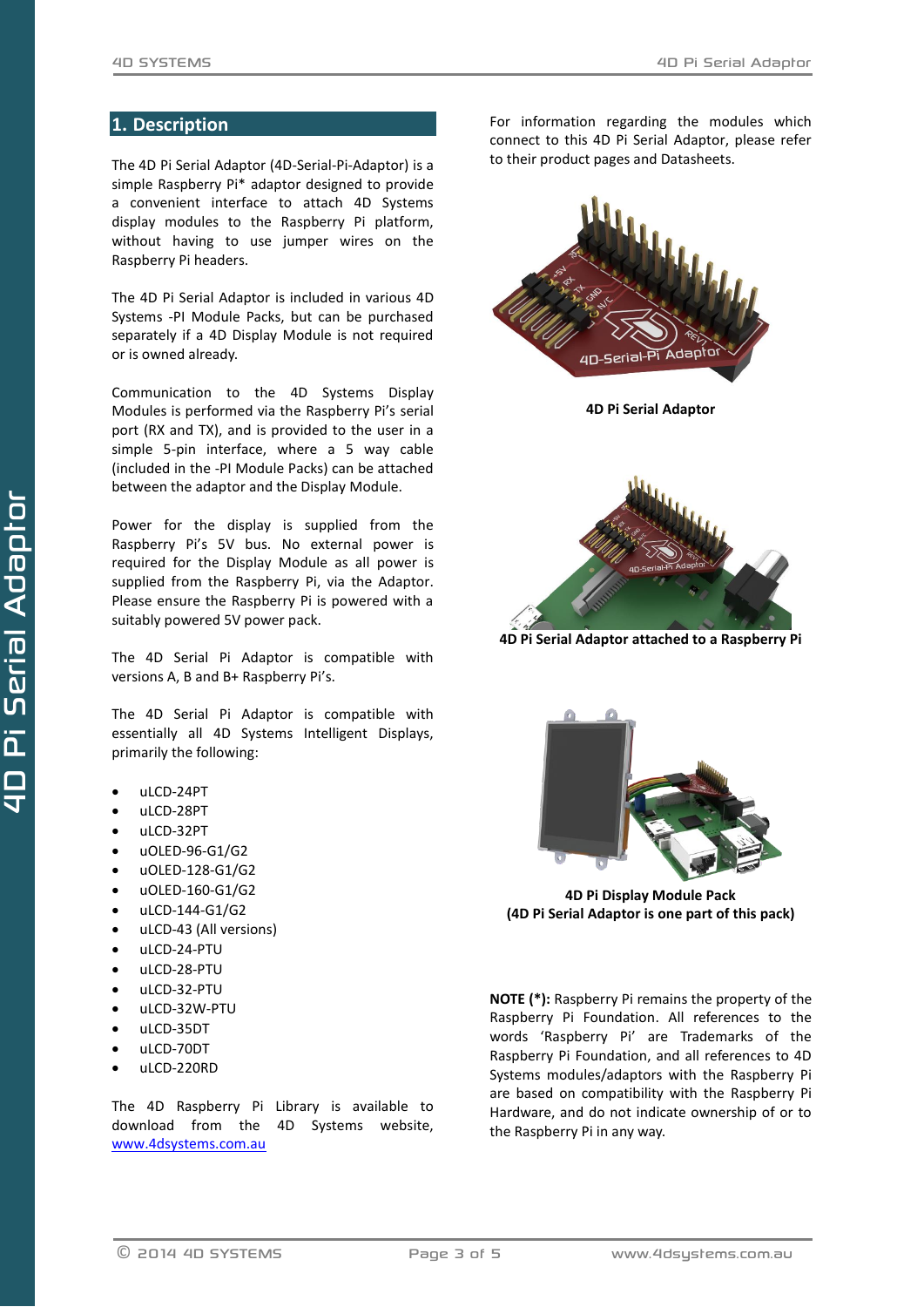## <span id="page-3-0"></span>**2. Specifications and Ratings**

| <b>RECOMMENDED OPERATING CONDITIONS</b> |                                 |            |     |            |              |  |
|-----------------------------------------|---------------------------------|------------|-----|------------|--------------|--|
| Parameter                               | <b>Conditions</b>               | <b>Min</b> | Typ | <b>Max</b> | <b>Units</b> |  |
| Supply Voltage (VCC)                    |                                 | 4.5        |     | 5.5        | v            |  |
| <b>Operating Temperature</b>            |                                 | $-10$      |     | $+70$      | °C           |  |
|                                         | Raspberry Pi is 3.3V only.      |            |     |            |              |  |
| <b>UART Voltage</b>                     | 4D System modules are 3.3V also |            | 3.3 |            | ٧            |  |
|                                         | but are 5V tolerant             |            |     |            |              |  |

## **ORDERING INFORMATION**

**Order Code:** 4D-Serial-Pi-Adaptor

**Package:** 65mm x 50mm x 30mm

**Packaging:** Module sealed in antistatic foam padded 4D Systems Box